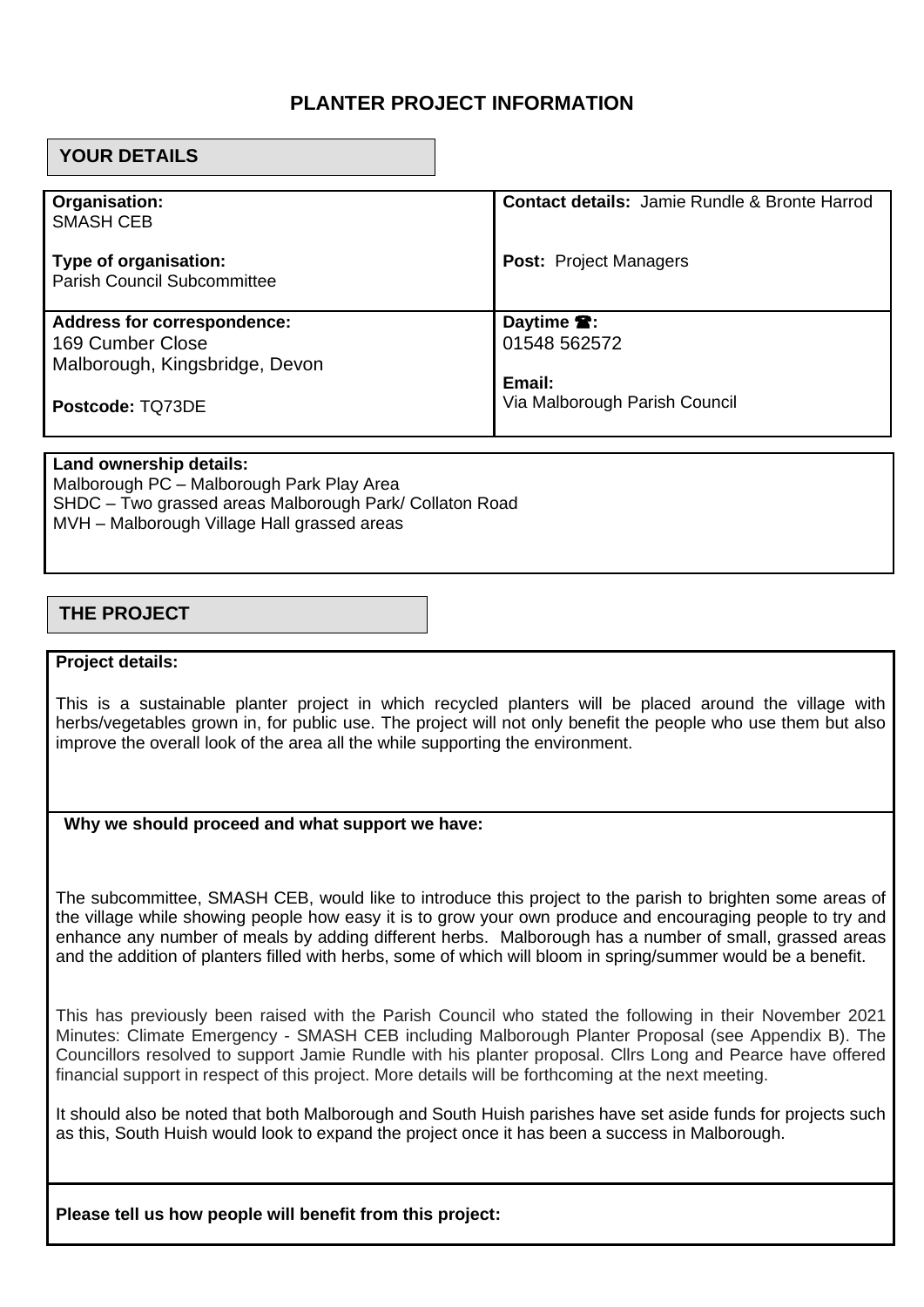People of any age can benefit from this as having planters available encourages/enables people to have better access to fresh herbs/veg. There is also a visual benefit.

This project encourages sustainability, so in the long term the planters will help to reduce our carbon footprint.

### **Details of plans for financial sustainability/maintenance of facilities:**

Local businesses will be asked to sponsor a planter through the provision of top up soil and/or new plants to grow. We will raise awareness via an article in the Messenger and social media updates.

Maintenance will be undertaken by Jamie Rundle and Bronte Harrod in the first instance, in time this will be shared out between the other members of SMASH CEB although it is hoped that people from the village will tend areas near their properties. It is anticipated that the planters will largely be self-maintaining, however, during dry spells they will be watered to ensure the plants survive.

Checks will be taken every two weeks to make sure the plants don't need replacing and that no other work is required.

#### **Consents required to proceed:**

Initially we would like to put some in Malborough Park Play Area, two are included in the new play area plans, the addition of a third planter would encourage more people to use the area. We will approach the village hall to see if they would like to be a part of the project and we will talk with South Hams District Council about the grassed areas. No planters will be put in place until full permission has been given.

**Estimated start and end dates:** Feb – June initially

### **Other Information:**

I am Bronte Harrod, and I am responsible for the project overview document, obtaining landowner consent, securing funding and raising awareness elements of the project. I am doing this as part of my Silver DofE because I wanted to do something that would positively impact the local community.

It is important to me that what I do for the DofE creates a difference, particularly from a sustainability viewpoint, so this was the perfect project for me to be involved with. I am working along-side Jamie Rundle on this project; he came up with the idea and will take the lead in the distribution and preparing of the planters.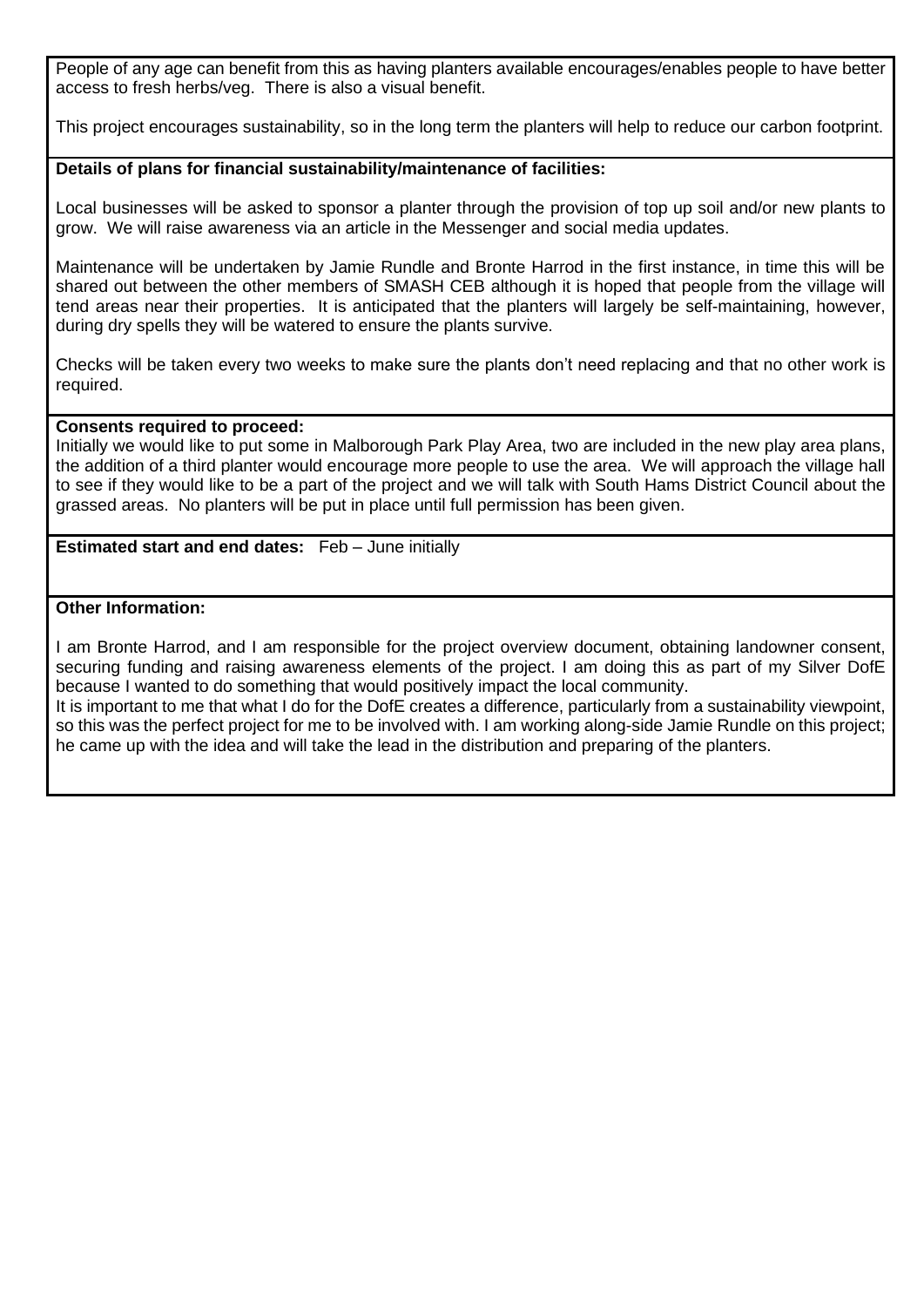### **BUDGET**

Please see below some options of the types of planters available. The Iona bench would work well on the land next to the play area or at the village hall entrance as it provides extra seating and elderly people would have the option of sitting down while picking the herbs. We have noted that there are already two raised planters included in the plans for the new play area.

The Vinca and Muscari planters would work well at any of the locations.

There is also a spiral herb planter, and although this is visually nice it would not be appropriate for more elderly people who would have to lean down to pick the produce. The lower level is also at a height that dogs would be able to urinate on. For these reasons it is considered inappropriate but we wanted to provide a range of options currently available and so have left this in.

As previously stated, the funding will come from Ward Councillors and sponsorship, with a small amount coming from the funds allocated by Malborough Parish Council. We would hope to reduce the cost of the planters through negotiations with suppliers.



#### **Approx Dimensions**

- Base Element 290 x 70 x 47cm
- $\bullet$  Add-on Element 220 x 70 x 47cm

#### **Standard Colours Available**

 $-$  Rrown

Please Note: Standard colours are subject to availability at the time of order and if out of stock there may be an extended delivery time of up to 12 weeks.

#### **Product Attributes**

**Product Choice** 

Add-on Element, Base Element

## £533.32 – £887.98

**Product Choice** 

Choose an option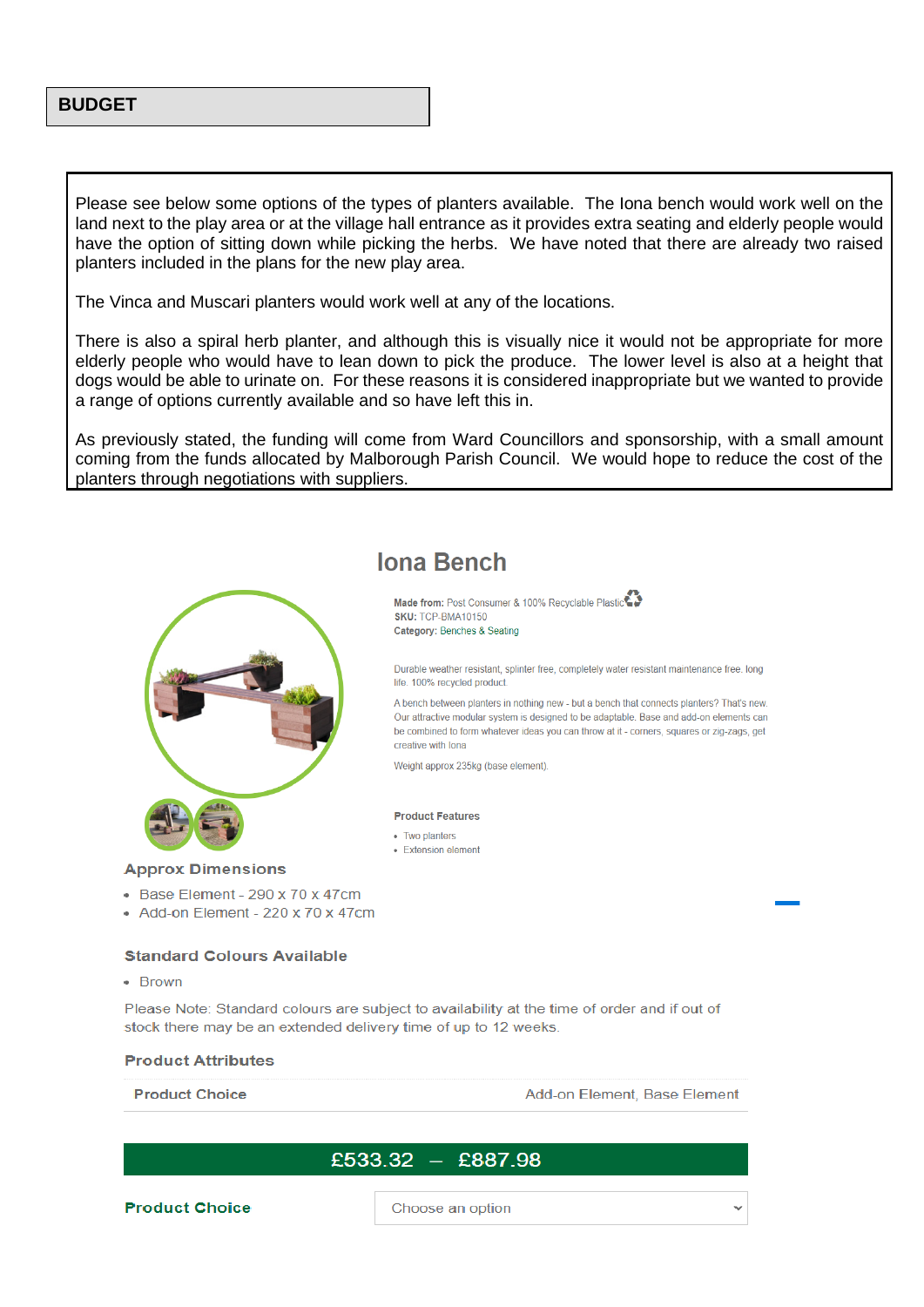# **Vinca Planter**



Made from: Post Consumer & 100% Recyclable Plastic SKU: N/A

Category: Planter Pots & Container Boxes

Durable weather resistant, splinter free, completely water resistant maintenance free. long life. 100% recycled product.

The Vinca's eye-catching hexagonal design is available in four different sizes. If required, the Vinca can be further adapted with add-on layers, which increase the height by 12 cm per section. Adaptable, versatile and stylish: that's the Vinca.

Different widths & heights available.

#### **Product Features**

- Expandable using add-on rings
- · Distinctive hexagonal shape
- Many sizes and variations

## **Approx Dimensions**

- Outer diameter: Between 88 and 166 cm
- Weight (planter): 67.0 145.0 kg
- Weight (add-on rings): 17.0 27.0 kg

# **Standard Colours Available**

• Brown

Please Note: Standard colours are subject to availability at the time of order and if out of stock there may be an extended delivery time of up to 12 weeks.

## **Product Attributes**

| <b>Product Choice</b>  | Additional Ring, Planter (only)       |
|------------------------|---------------------------------------|
| Length x Width<br>(cm) | 88 x 52, 108 x 62, 139 x 78, 166 x 91 |

# £131.25 - £793.20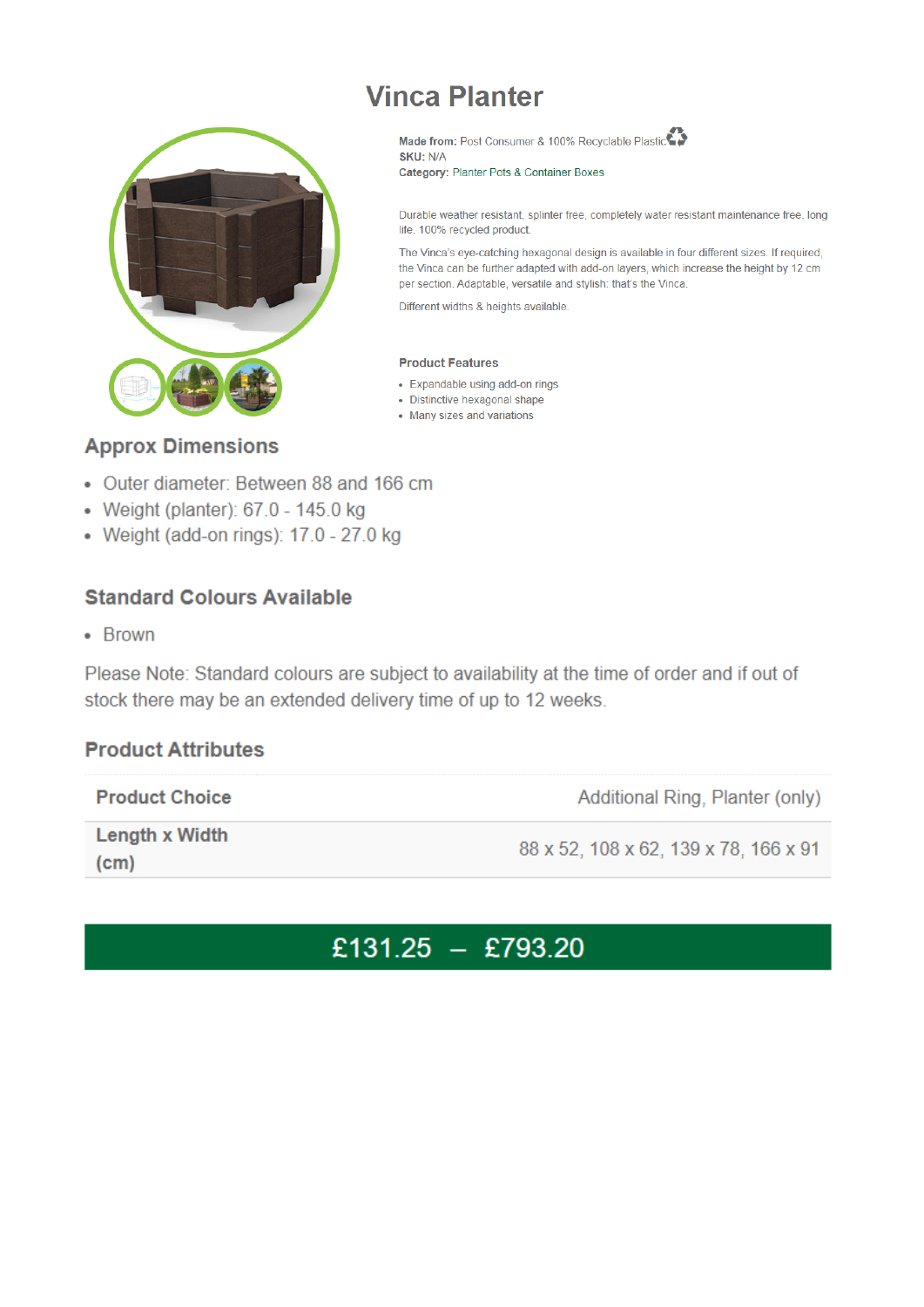# **Muscari Planter**



Enquire about this product

Made from: Post Consumer & 100% Recyclable Plastic SKU: N/A Category: Planter Pots & Container Boxes

Durable weather resistant, splinter free, completely water resistant, maintenance free. long life. 100% recycled product.

Planters need to be tough, especially if they're intended to beautify public spaces. Not only can weather, birds, animals and the plants themselves take their toll, they can often be the targets for vandalism. The Muscari is especially solid and substantial. Available in three colours.

Weight approx 128.0kg. Different colours available.

#### **Product Features**

- · Solid and substantial
- 3 different colours

#### **Approx Dimensions**

- Weight: 128.0 kg
- (LxWxH): 130 x 60 x 50 cm

# **Approx Dimensions**

- Weight: 128.0 kg
- (LxWxH): 130 x 60 x 50 cm

# **Standard Colours Available**

- Brown
- Grev
- Black

Please Note: Standard colours are subject to availability at the time of order and if out of stock there may be an extended delivery time of up to 12 weeks.

# **Product Attributes**

Colour

Grey, Brown, Black

# £433.69 - £469.37